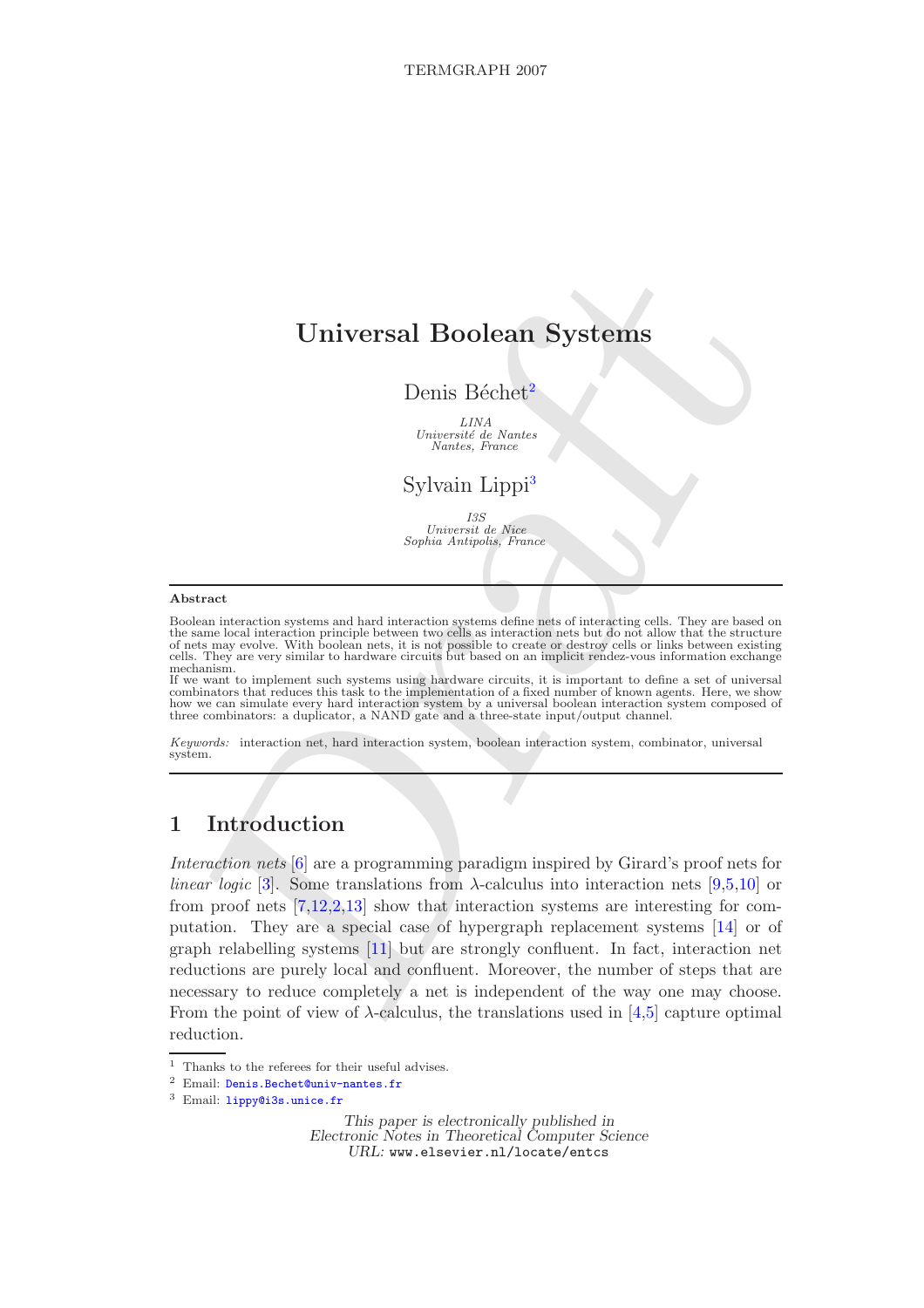Hard interaction systems are, in fact, a variant of interaction systems where rules are constrained in such a way that the structure of nets can not change. Rules do not create or destroy cells or links between cells. They can only change the symbol of agents and the port that is principal.

In [\[8\]](#page-10-6), Lafont introduces a universal interaction system with only three different symbols  $\gamma$ ,  $\delta$  and  $\epsilon$ .  $\delta$  and  $\epsilon$  are respectively a duplicator and an eraser and  $\gamma$  is a constructor. This system preserves the complexity of computation for a particular system. The number of steps that are necessary to reduce a simulated interaction net is just (at most) the number of steps of the original interaction net multiplied by a constant (which depends only on the simulated system and not on the size of the original interaction net). [1] shows that there exists a universal system with only two symbols.

tem. The number of steps that are necessary to reduce a simulated interaction is just (at most) the mumber of steps of the original interaction net multiplies a constant (which depends only on the simulated system and not However, none of these systems can be considered as universal hard interaction systems because the rules that define the systems do not preserve the structure of nets. The paper investigates this problem and shows how we can simulate every hard interaction system by a *universal boolean interaction system*. In fact, boolean interaction systems are hard interaction systems where the cells only exchange binary information.

We think that this result is interesting if we want to implement (eventually with hardware circuits) such hard interaction systems using a finite set of combinators. This result also shows the main principles behind hard interaction systems: duplication (the system is linear), computing (something must be done) and conditional input/output interaction (the cells must choose to whom they want to interact with).

This paper is organized as follows: after an introduction to interaction nets and hard and boolean interaction systems, the notions of interaction net homomorphism, simulations and universal hard interaction systems are presented. Section 4 shows how to translate a system to a universal system.

# 2 Hard interaction system

Interaction nets are a model of computing introduced by Yves Lafont in [6]. We briefly present interaction nets and hard interaction systems here. Boolean interaction systems are presented in the Section 4.

### 2.1 Agents and nets

An interaction net is a set of agents linked together through their ports. An individual agent is an instance of a particular symbol which is characterized by its name  $\alpha$  and its *arity*  $n \geq 0$ . The arity defines the number of auxiliary ports associated to each agent. In addition to auxiliary ports, an agent owns a principal port. Graphically, an agent is represented by a circle :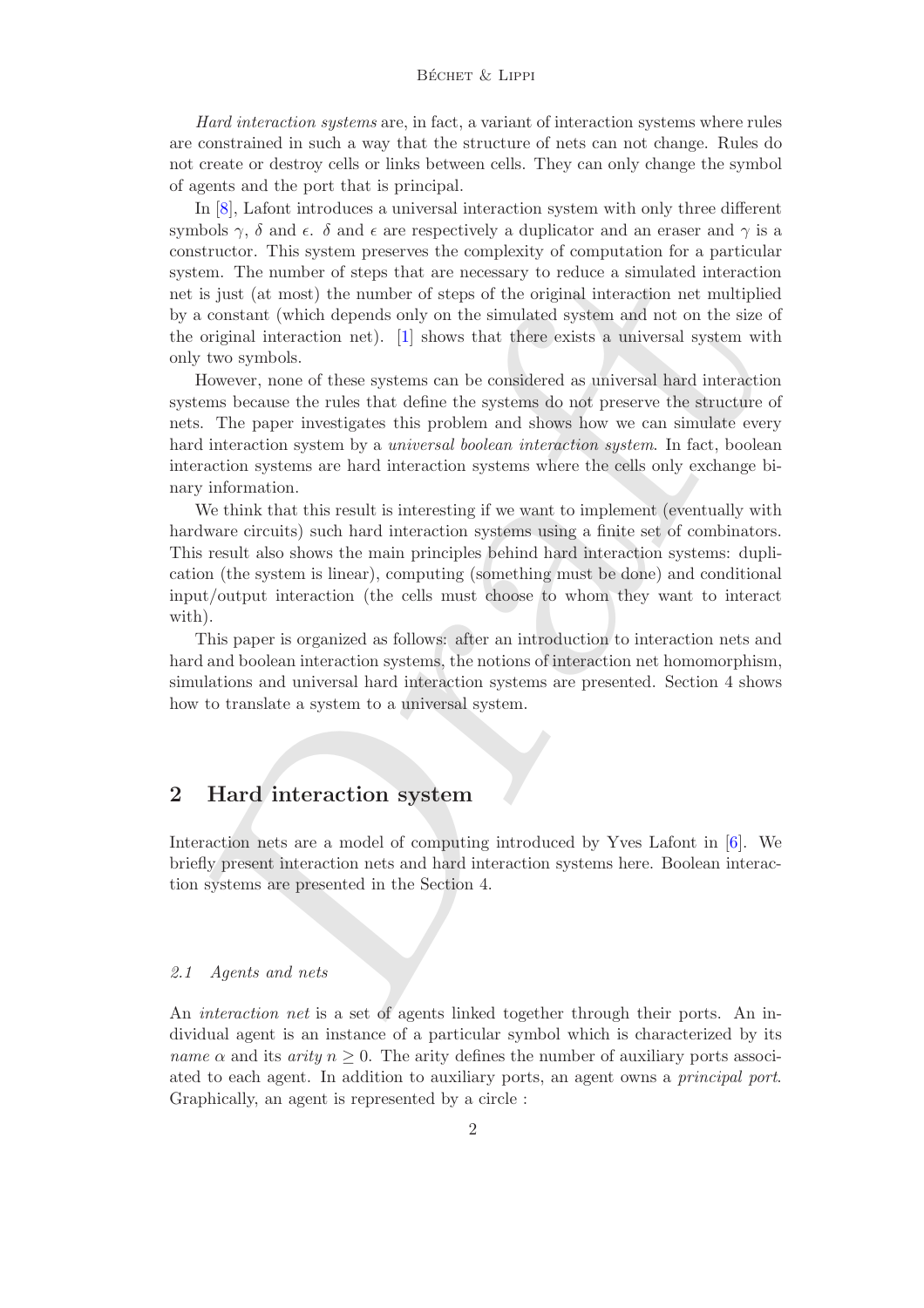

In fact, the ports form a circular list that are represented on the circle. The principal port is marked by a triangle and the name is put inside the circle. The (dynamic) state of an agent is only determined by its name and the position of the port that is principal.

An interaction net is a set of agents where the ports are connected two by two. The ports that are not connected to another one are the free ports of the net and are distinguished by a name. The set of names of the free ports of a net is the *interface* of this net. Below, the interface is  $\{y, x\}$ .  $\alpha$  has one auxiliary port,  $\beta$  has two and  $\epsilon$  has none.



2.2 Hard interaction rules and hard interaction systems

The three can power band in critical into the time and the product of the density in<br>the dial point is marked by a transite and the name is put inside the circle. The<br>moral point is such a set of agents where the ports ar An interaction net can evolve when two agents are connected through their principal ports. An interaction rule is a rewriting rule where the left member is constituted of only two agents connected through their principal ports and the right member is any interaction net with the same interface. For hard interaction systems, the rule must preserve the structure of nets. Thus the right member of a hard interaction rule is also constituted of two agents with the same arities as the agents of the left member of the rule and they must be connected by a link that corresponds to the same ports as for the left member. In fact, the right member of a rule is the same as its left member except that names may be different and the ports that are principal may be different (at least one principal port must be different).

The right member of a hard interaction rule can be characterized for each interacting agent by the new name of the agent and by a rotational number from  $0$  to  $n$ (n is the arity of the agent) that indicates which port, counted clockwise from the current principal port, becomes principal (0 means that the principal port does not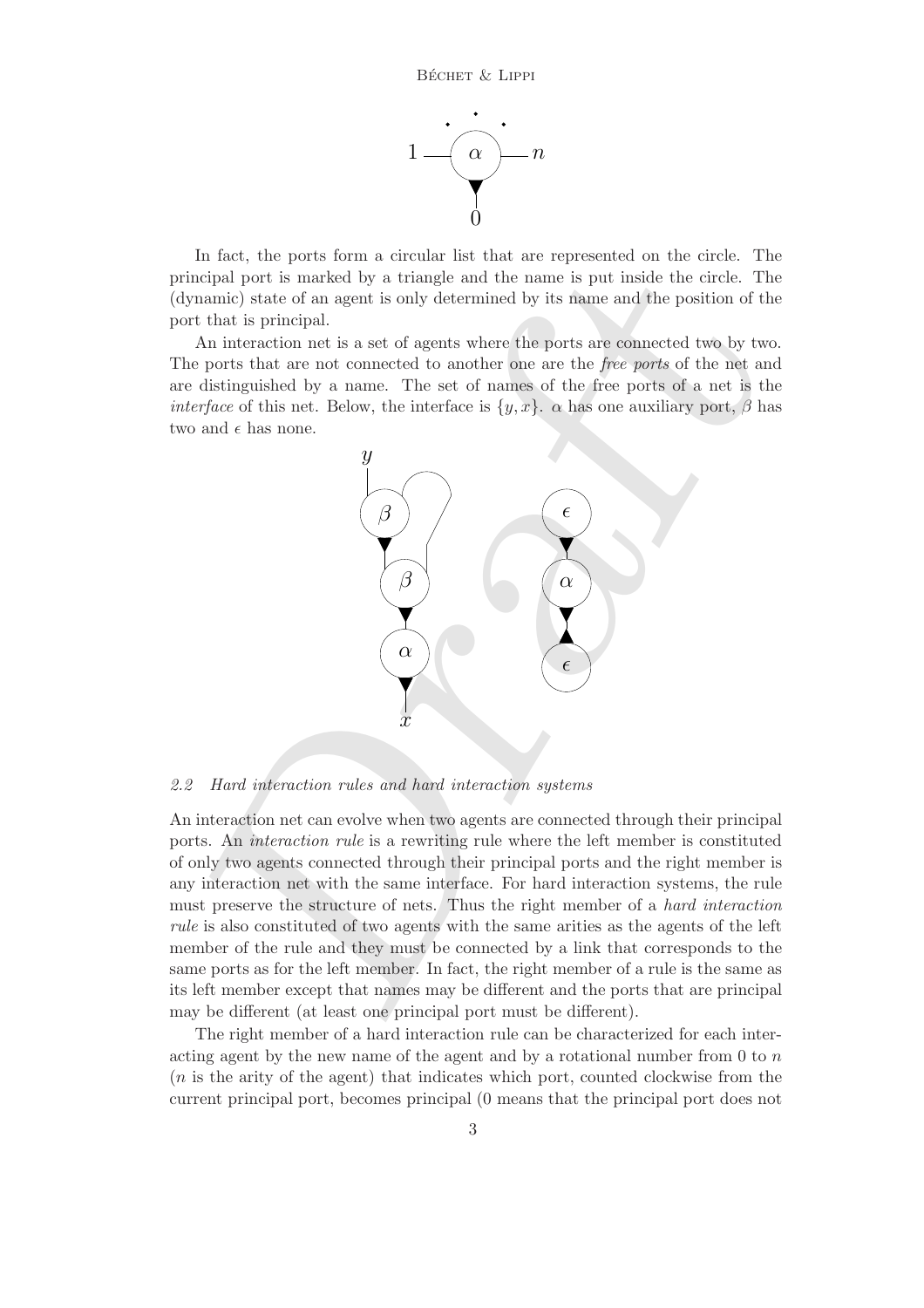move).



We write this rule  $[\alpha, \beta] \rightarrow [\gamma, +j, \delta, +i]$  which means that  $\gamma$  replaces  $\alpha$ ,  $\delta$  replaces β, the principal port of  $\gamma$  is the j-th clockwise port from the principal port of  $\alpha$  and the principal port of  $\delta$  is the *i*-th clockwise port from the principal port of  $\beta$ .

An interaction net that does not contain two agents connected by their principal port is irreducible. A net reduces to another net by applying successively zero, one or several times hard interaction rules to couples of agents connected through their principal ports. Each step substitutes the couple by the right member of the rule.

A hard interaction system  $\mathcal{I} = (\Sigma, \mathcal{R})$  is a set of symbols  $\Sigma$  and a set of hard interaction rules  $R$  where agents in the left and right members are instances of the symbols of  $\Sigma$ .

 $x_k \overbrace{\left\{\begin{array}{l} x_k \\ x_j \end{array}\right\}}^{x_k} \overbrace{\left\{\begin{array}{l} x_k \\ x_j \end{array}\right\}}^{x_k} \overbrace{\left\{\begin{array}{l} x_k \\ x_j \end{array}\right\}}^{x_k} \overbrace{\left\{\begin{array}{l} x_k \\ x_j \end{array}\right\}}^{x_k} \overbrace{\left\{\begin{array}{l} x_k \\ x_j \end{array}\right\}}^{x_k} \overbrace{\left\{\begin{array}{l} x_k \\ x_j \end{array}\right\}}^{x_k} \overbrace{\left\{\begin{array}{l} x_k \\ x_k \end{array}\right\}}^{x_k} \overbrace{\left\{\begin$ A hard interaction system  $\mathcal I$  is *deterministic* when (1) there exists at most one hard interaction rule for each couple of different agent and (2) there exists at most one hard interaction rule for the interaction of an agent with itself. In this case, the right member of this rule must be symmetric from the central point (this is necessary for a deterministic system). A hard interaction system  $\mathcal I$  is *complete* when there is at least one rule for each couple of agent. In this paper we consider deterministic and complete systems. With these systems, we can prove that reduction is strongly confluent <sup>4</sup> . In fact, this property is true whenever the system is deterministic.

# <span id="page-3-0"></span>3 Universal hard interaction systems

Universality means that every interaction system can be *simulated* by a universal interaction system. Here, we use a very simple notion of simulation that is based on the notion of interaction net homomorphism.

### 3.1 Interaction net homomorphism

Let  $\Sigma$  and  $\Sigma'$  be two sets of symbols. An *homomorphism*  $\Phi$  from  $\Sigma$  to  $\Sigma'$  is a map that associates to each symbol in  $\Sigma$  an interaction net of agents of  $\Sigma'$  with the same interface. This homomorphism is naturally extended to interaction nets of agents of  $\Sigma$ .

<span id="page-3-1"></span><sup>&</sup>lt;sup>4</sup> A system is strongly confluent if and only if when a net reduces in one step to N and N', then N and  $\mathcal{N}'$  reduce in one step to a common net.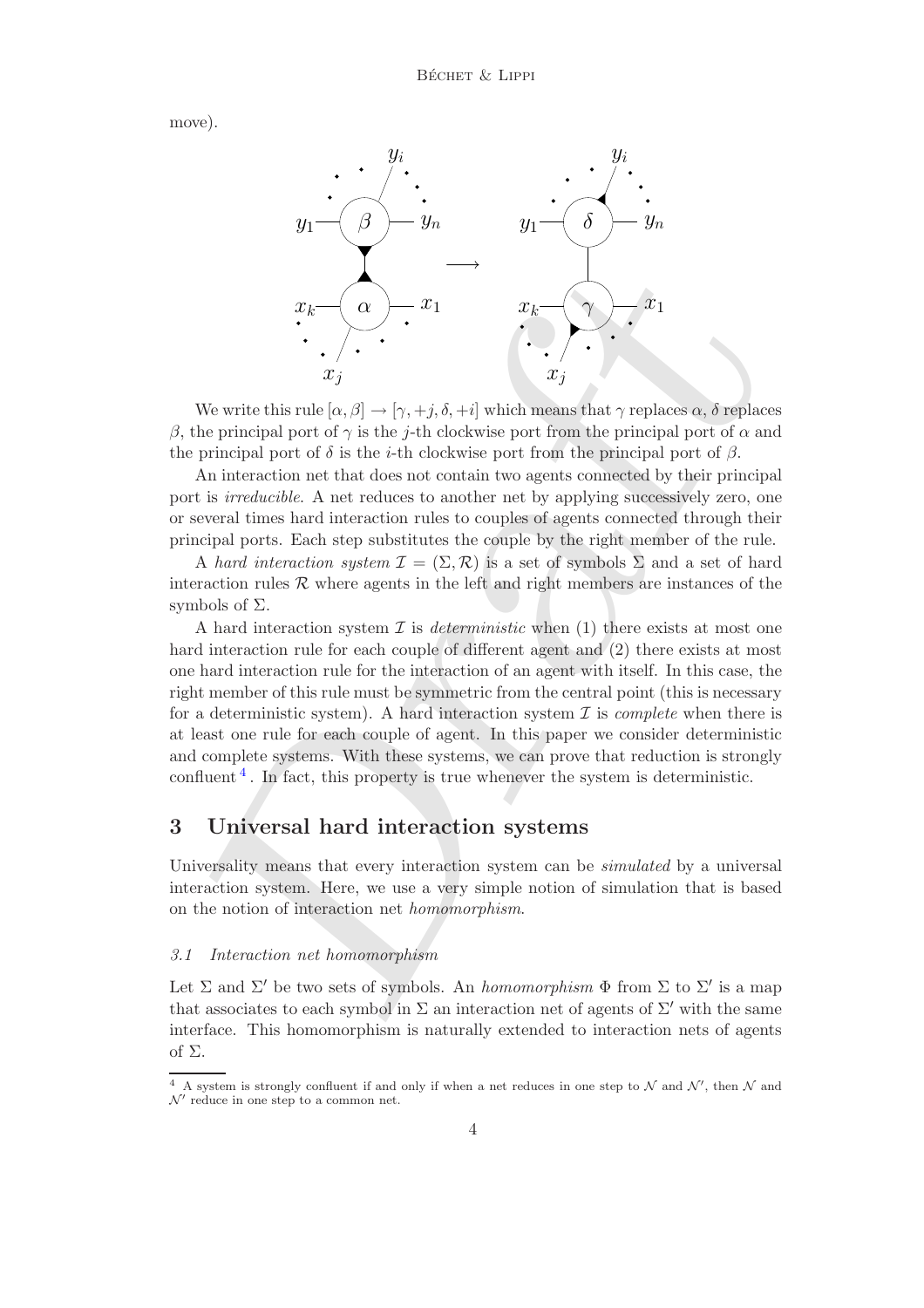### 3.2 Simulation

We say that an homomorphism  $\Phi$  from  $\Sigma$  to  $\Sigma'$  defines a *simulation* of an interaction system  $\mathcal{I} = (\Sigma, \mathcal{R})$  by another interaction system  $\mathcal{I}' = (\Sigma', \mathcal{R}')$  if the reduction mechanism on interaction nets of  $\mathcal I$  and  $\mathcal I'$  are *compatible* by  $\Phi$  [\[8](#page-10-6)[,1\]](#page-10-7): for every interaction net  $\mathcal N$  of  $\Sigma$ :

- (i) N is irreducible if and only if  $\Phi(\mathcal{N})$  is irreducible;
- (ii) if N reduces to M then  $\Phi(\mathcal{N})$  can reduce to  $\Phi(\mathcal{M})$ .

This definition brings some properties with complete and deterministic interaction systems:

- (i) the translation of an interaction net composed of a unique agent (with only free ports) must be irreducible;
- ) if N reduces to M then  $\Phi(N)$  can reduce to  $\Phi(M)$ .<br>
is definition brings some properties with complete and deterministic interaction<br>
terms:<br>
terms:<br>
terms is the translation of an interaction net composed of a unique (ii) the same translation (of a unique agent) has at most one agent whose principal port belongs to the interface (at most one principal port is free – the principal port of the other agents must be connected to other auxiliary ports) and this free port must occupy the same position in the interface as the principal port ot the original agent;
- (iii) this translation (of a unique agent) must be connected;
- (iv) an homomorphism is a simulation if (i), (ii) and (iii) are verified and if the left member  $\mathcal N$  (composed of two agents) and the right member  $\mathcal M$  of every rule in R verify  $\Phi(\mathcal{N})$  reduces to  $\Phi(\mathcal{M})$ ;
- (v) the simulation relation is transitive and reflexive.

# 3.3 Universal hard interaction system

A hard interaction system  $U$  is said to be *universal* if for any hard interaction system *I*, there exists a simulation  $\Phi^{\mathcal{I}}$  of *I* by *U*.

# 4 A universal boolean interaction system

In this section, we show how to simulate a particular hard interaction system  $\mathcal I$  with a fixed hard interaction system.

## 4.1 Simulation with agents of arity 2

We can normalize the arity of agents to always be 2. In fact, we have seen that a rule may be characterized by two pieces of information for each agent of the right member: the new name and the number of clockwise shifts, from 0 to  $n$ , where the new principal port must be set.

For  $\mathcal{I} = (\Sigma, \mathcal{R})$ , we define  $\Sigma' = \{(\Omega, 2)\} \cup \{(\alpha_j^i, 2) \mid (\alpha, i) \in \Sigma, j \in \{0, \ldots, i\}\}.$ Let  $\Phi_{\Sigma}$  be the homomorphism where an agent  $\alpha$  of arity i is transformed into an agent  $\alpha_0^i$  and i agents  $\Omega$  each of arity 2: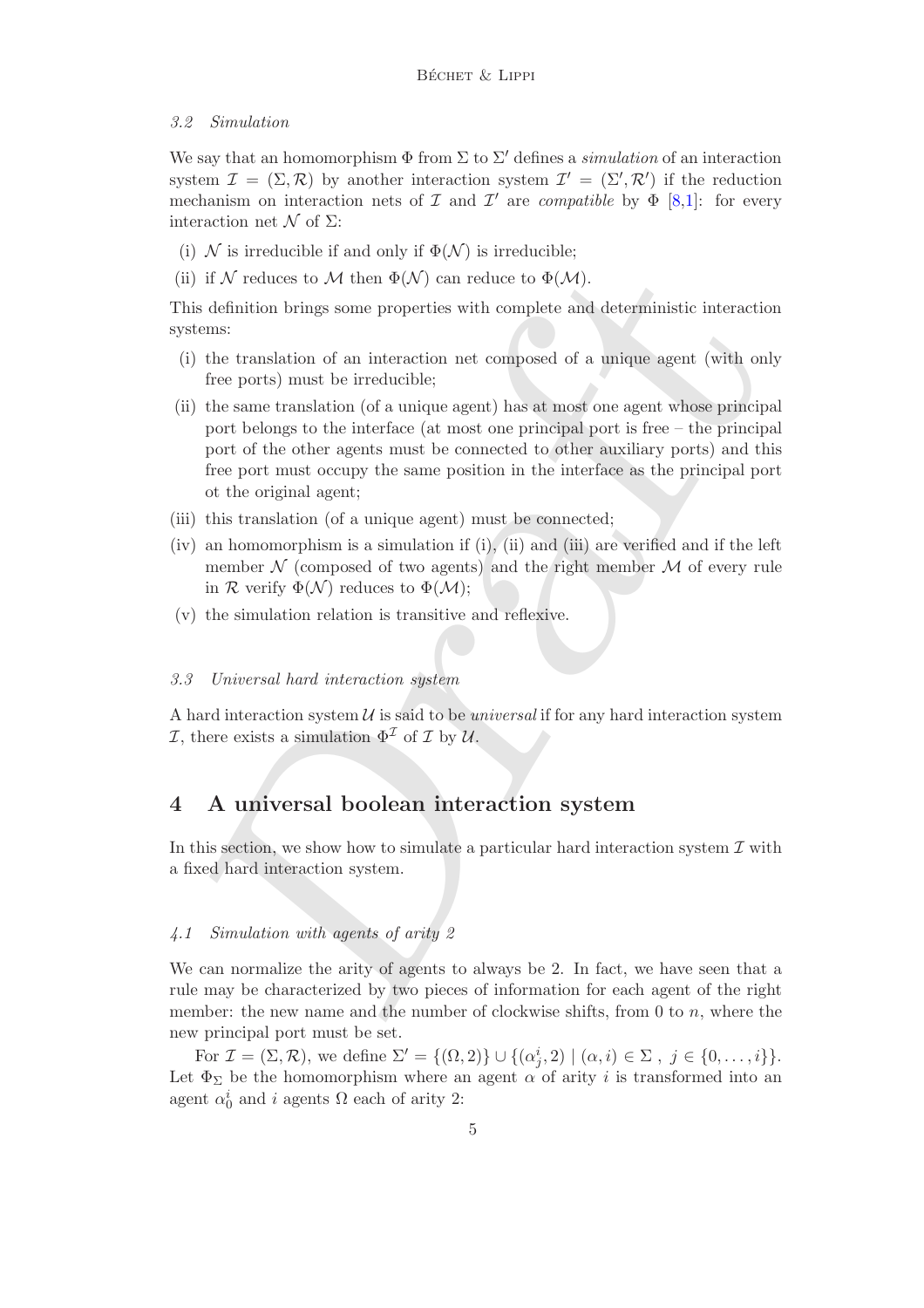

In the following, we suppose that one can deduce the arity of a symbol from in<br>e. Thus we omit the superscript  $i$  in  $\alpha_j^i$  and write  $\alpha_j$ . We define  $T' = \langle \Sigma^i, R'$ <br>care  $T'$  is defined as follows. For  $T$ , the rule be In the following, we suppose that one can deduce the arity of a symbol from its name. Thus we omit the superscript *i* in  $\alpha_j^i$  and write  $\alpha_j$ . We define  $\mathcal{I}' = (\Sigma', \mathcal{R}'),$ where  $\mathcal{R}'$  is defined as follows. For *I*, the rule between  $\alpha$  and  $\beta$  results in  $\gamma$  in place of  $\alpha$  with a clockwise shift of i for the principal port and  $\delta$  in place of  $\beta$  with a clockwise shift of  $j$  for the principal port. This rule is replaced by a rule between  $\alpha_0$  and  $\beta_0$ . The right member of the rule becomes  $\gamma_i$  and  $\delta_j$ . If  $i = 0$  (resp.  $j = 0$ ) the principal port of  $\gamma_i$  (resp.  $\delta_i$ ) is the same as the principal port of  $\alpha_0$  (resp.  $\beta_0$ ). Otherwise, the principal port is the next clockwise port. For  $1 \leq i \leq N$ , the rule between  $\Omega$  and  $\gamma_i$  (resp.  $\delta_i$ ) replaces  $\Omega$  by  $\gamma_{i-1}$  (resp.  $\delta_{i-1}$ ) and  $\gamma_i$  (resp.  $\delta_i$ ) by  $\Omega$ . If  $i = 1$ , the principal port of  $\gamma_{i-1}$  (resp.  $\delta_{i-1}$ ) is the next clockwise port. Otherwise, it is the next counter-clockwise port. For  $\Omega$ , it is the next clockwise port. These definitions can be summarized as follows:

 $[\alpha, \beta] \rightarrow [\gamma, i, \delta, j]$  is replaced by one of the following rules:

- $[\alpha_0, \beta_0] \rightarrow [\gamma_i, 0, \delta_j, 0]$  if  $i = 0$  and  $j = 0$ .
- $[\alpha_0, \beta_0] \rightarrow [\gamma_i, 0, \delta_j, +1]$  if  $i = 0$  and  $j \neq 0$ .
- $[\alpha_0, \beta_0] \rightarrow [\gamma_i, +1, \delta_j, 0]$  if  $i \neq 0$  and  $j = 0$ .
- $[\alpha_0, \beta_0] \rightarrow [\gamma_i, +1, \delta_j, +1]$  if  $i \neq 0$  and  $j \neq 0$ .

The rules for  $\Omega$  are:

- $[\Omega, \gamma_i] \rightarrow [\gamma_{i-1}, +1, \Omega, +1]$  if  $i = 1$ .
- <span id="page-5-0"></span>•  $[\Omega, \gamma_i] \rightarrow [\gamma_{i-1}, +2, \Omega, +1]$  otherwise.

**Theorem 4.1**  $\Phi_{\Sigma}$  defines a simulation of  $\overline{\mathcal{I}}$  by  $\overline{\mathcal{I}}'$ 

The proof is straightforward: the translation of an agent is a loop of agents which is connected and irreducible and has only one principal port that is connected in the interface to the same symbol as the original agent. Secondly, if  $\mathcal N$  is the left member and M the right member of a rule of  $\mathcal{I}, \Phi_{\Sigma}(\mathcal{N})$  reduces to  $\Phi_{\Sigma}(\mathcal{M})$  (usually in more than one step depending on the clockwise number of shifts of the principal ports of the agents between  $\mathcal N$  and  $\mathcal M$ ).

## 4.2 Boolean interaction system

The second step in our construction consists in the simulation of the boolean functions. For that, we use boolean agents. This kind of agents has a name that is composed of two pieces of information: a boolean output state that can be either 0 or 1 and an internal state p. We note  $0_p$  and  $1_p$  these names. A boolean interaction rule concerning two boolean agents is a hard interaction rule  $[\alpha_p, \beta_q] \rightarrow [\gamma_r, +i, \delta_s, +j]$  $(\alpha, \beta, \gamma, \delta \in \{0,1\})$  that defines  $\gamma$ , r and i as functions of  $\alpha_p$  and  $\beta$  (they do not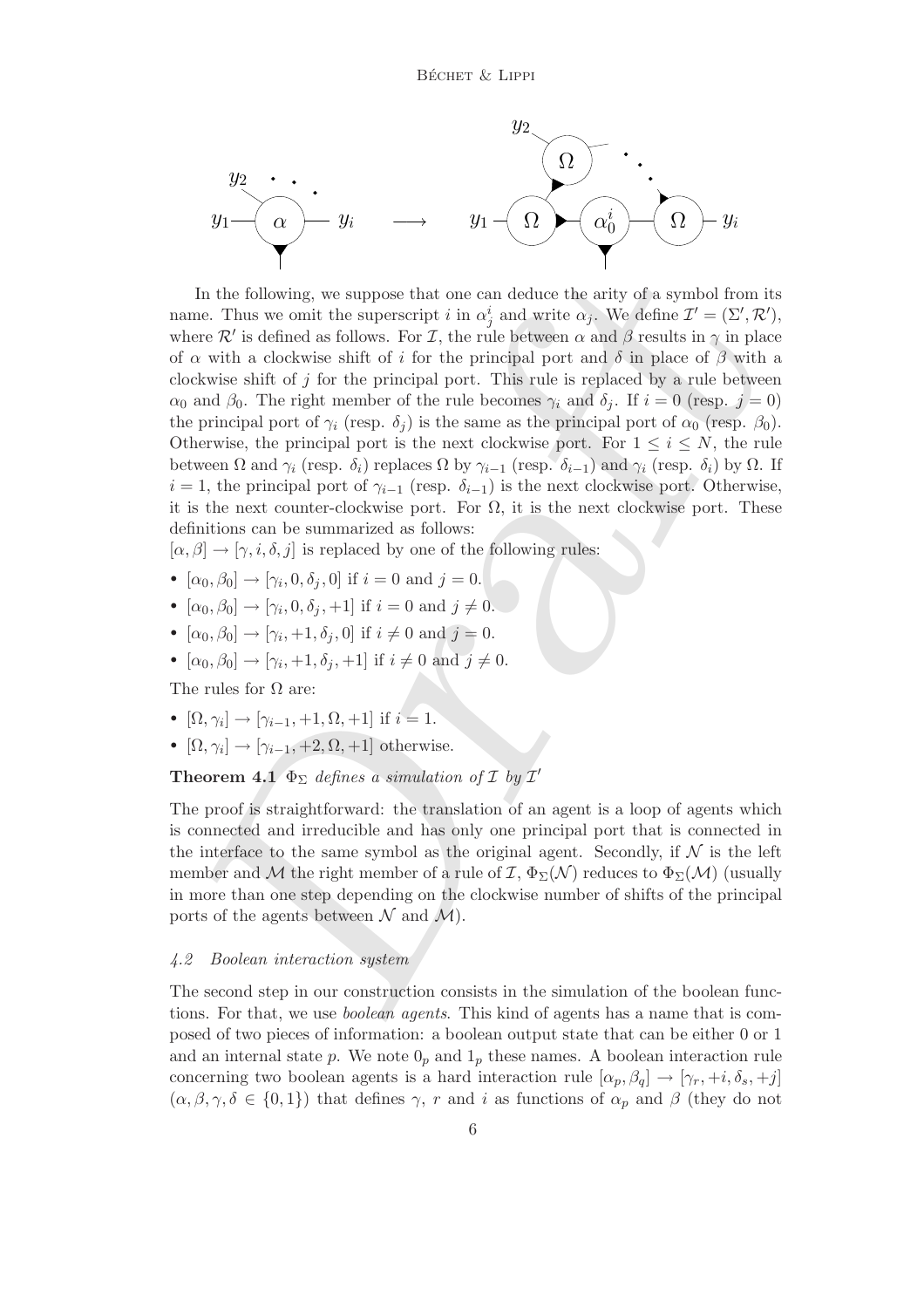dependent of q which is the internal state of  $\beta_q$ ) and  $\delta$ , s and j as functions of  $\beta_q$ and  $\alpha$  (they do not dependent of p which is the internal state of  $\alpha_p$ ).



 $x_k = \underbrace{\alpha_p}_{x_i} \underbrace{\alpha_p}_{x_i} \underbrace{\alpha_p}_{x_i} \underbrace{\alpha_r}_{x_i} \underbrace{\gamma_r}_{x_i} \underbrace{\gamma_r}_{x_i} \underbrace{\gamma_r}_{x_i} \underbrace{\gamma_r}_{x_i} \underbrace{\gamma_r}_{x_i} \underbrace{\gamma_r}_{x_i} \underbrace{\gamma_r}_{x_i} \underbrace{\gamma_r}_{x_i} \underbrace{\gamma_r}_{x_i} \underbrace{\gamma_r}_{x_i} \underbrace{\gamma_r}_{x_i} \underbrace{\gamma_r}_{x_i} \underbrace{\gamma_r}_{x_i} \underbrace{\gamma_r}_{x_i} \underbrace{\gamma_r}_{x_i} \underbrace{\gamma_r}_{x_i} \underbrace{\gamma_r}_{x_i} \underbrace{\gamma_r}_{$ This kind of hard interaction system can be defined by a boolean function for each symbol (and not for a couple of agents as with a hard interaction rule) that we call boolean interaction rule:  $\alpha_p[\beta] \to [\gamma_r, +i]$ . This boolean rule describes a half of an interaction rule. It says that an agent  $\alpha_p$  is transformed into an agent  $\gamma_r$  when it interacts with an agent with a boolean output state  $\beta$ . The new principal port is the i-th clockwise port from the current principal port. We call boolean interaction systems such hard interaction systems.

### 4.3 Simulation of boolean circuits

Every boolean function can be simulated by a particular boolean agent. For instance, a logical binary NAND (not and) gate is simulated by an agent with 3 ports (the arity of the symbols is 2). This gate reads the two inputs then gives the result on its output. After this cycle, the gate starts again to read the inputs and write the output in an endless loop. The rules of NAND agents can be summarized by the following figure:



Starting with  $0<sub>a</sub>$  on the first input port, the agent continues with the second input port using one of the two boolean interaction rules:  $0_a[0] \rightarrow [0_b, +1]$  or  $0_a[1] \rightarrow$  $[0<sub>c</sub>, +1]$ . Then, after the interaction with the second input, the gate delivers the result on the output port using one of the four boolean interaction rules:  $0<sub>b</sub>[0/1] \rightarrow$  $[1_d, +1]$  (the result does not depend of the agent it interacts with – this writing is an abreviation for the two rules  $0_b[0] \rightarrow [1_d, +1]$  and  $0_b[1] \rightarrow [1_d, +1]$ ,  $0_c[0] \rightarrow [1_d, +1]$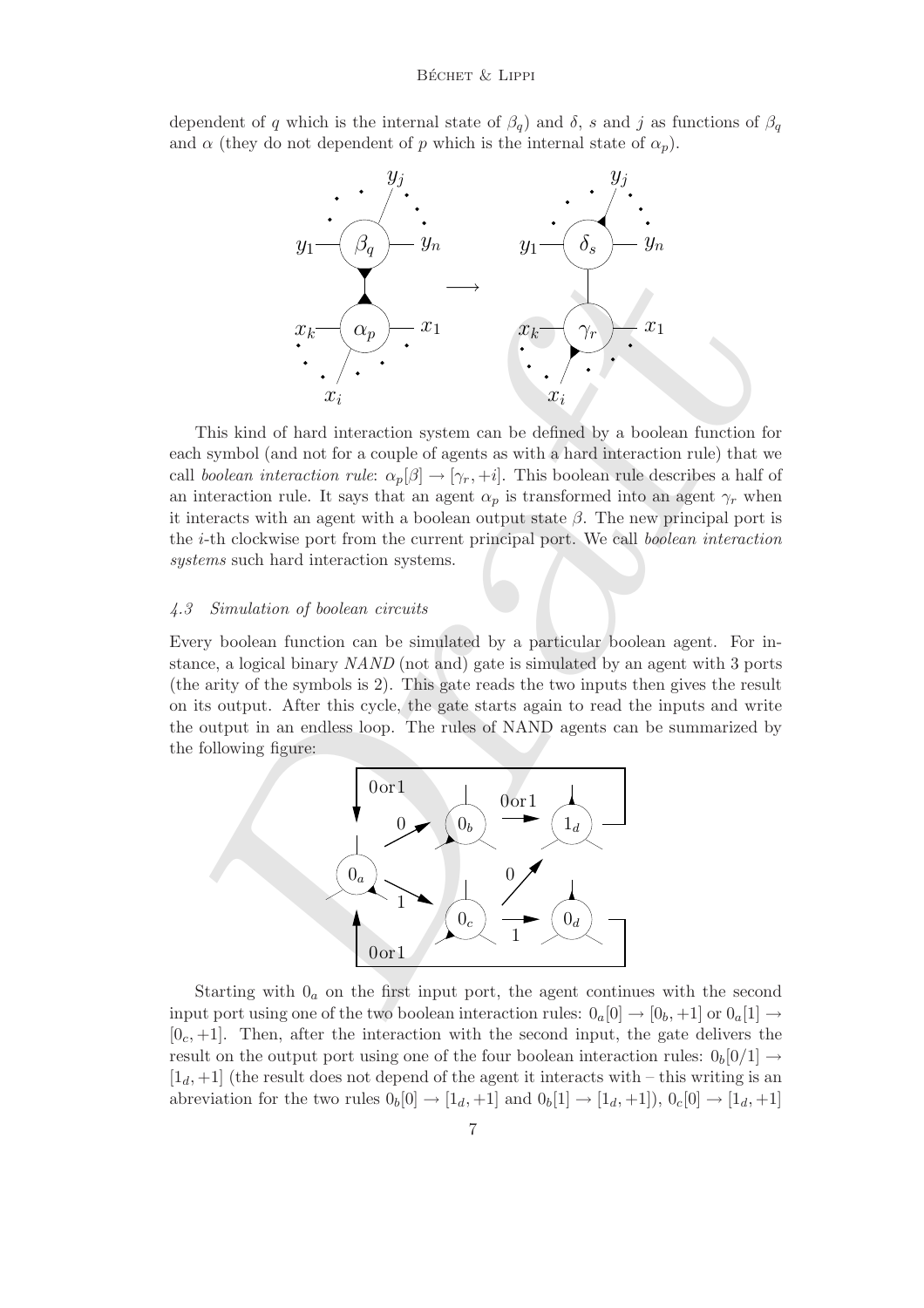### BÉCHET & LIPPI

or  $0_c[1] \rightarrow [0_d, +1]$ . Finally, the gate returns to the first input port, ready for the next cycle, using one of the four boolean interaction rules:  $0_d[0/1] \rightarrow [0_a, +1]$  or  $1_d[0/1] \rightarrow [0_a, +1].$ 

A boolean duplicator is also helpful. This agent has one input and two outputs. It reads the input, puts it on the first output then on the second output and starts again a new cycle. Operation is sequential like the NAND gate:



Starting with  $0<sub>e</sub>$  on the input port, the agent goes to the first output using one of the two boolean interaction rules:  $0_e[0] \rightarrow [0_f, +1]$  or  $0_e[1] \rightarrow [1_f, +1]$ . Then, it switches to the second output using one of the four boolean interaction rules:  $0_f[0/1] \rightarrow [0_q, +1]$  or  $1_f[0/1] \rightarrow [1_q, +1]$ . Finally the agent returns to the input port, ready for the next cycle, using one of the four boolean interaction rules:  $0_g[0/1] \to [0_e, +1]$  or  $1_g[0/1] \to [0_e, +1]$ .

The other kinds of logical operators like OR, NOT or AND are also easy to simulate. In fact, every vector of boolean functions with several inputs and several outputs can be simulated by a boolean agent and its boolean interaction rules. But, the NAND and the boolean duplicator are enough to simulate every vector of boolean functions. As an example, an inverter can be simulated by one NAND agent and one duplicator agent:

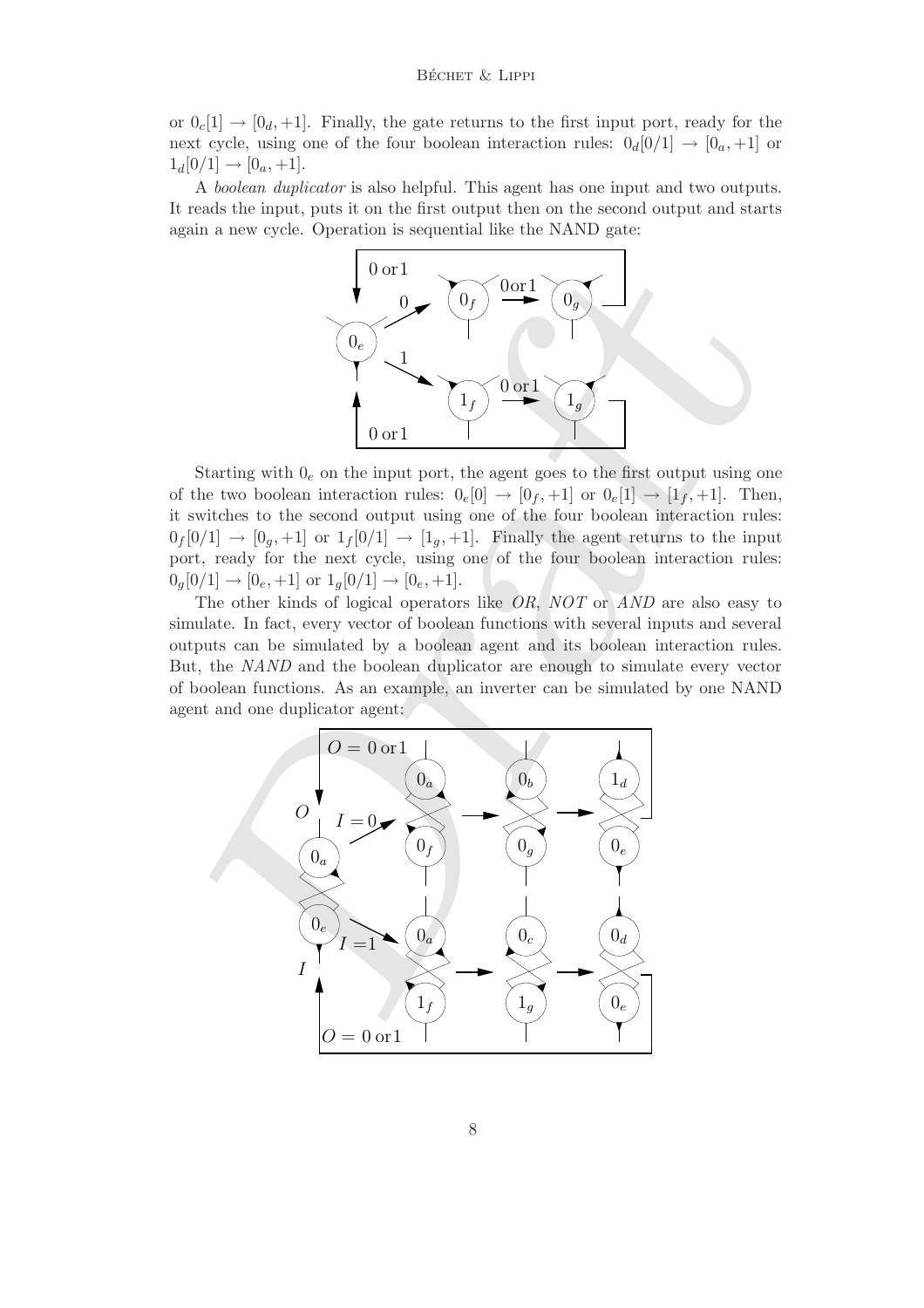Theorem 4.2 Every (vector of) boolean function can be simulated by a boolean interaction system using the previous symbols and their rules (this system has  $5+5=$ 10 symbols).

Proof. In fact, every boolean function of several variables can be computed using binary NAND gates. Because each variable can be used more than once, we need a duplicator (the connections between duplicators and NAND gates must be done carefully to avoid deadlock because the inputs of NAND gates are tested in a certain order and the outputs of duplicators are activated in a certain order). When a variable does not appear in the boolean function, we have to "forget" its value. A very simple solution consists in the introduction of this variable  $x$  into the boolean function f using the following formula: f is replaced by for  $(x \text{ and not } x)$ . Thus every variable appears at least once in f and it is not necessary to forget an output. $\Box$ 

### 4.4 Simulation of boolean I/O channels

To finish with the different bricks of our universal boolean interaction system, we need a boolean device that receives a validation that enables or not an I/O interaction. If the communication is enabled the channel writes the input bit to the I/O port, waits for a boolean interaction, reads the bit and copies it to the ouptut. If the communication is not enabled, the channel copies the input bit to the ouput without interacting through its I/O port.



This device is simulated by a boolean agent:



Starting with the state  $0<sub>h</sub>$ , this agent looks at the enable port. It switches to the input port using one of the two boolean interaction rules:  $0_h[0] \rightarrow [0_i, +1]$ or  $0_h[1] \rightarrow [0_i, +1]$ . Then, it gets the input bit and following the state, puts the principal port on the I/O port (state  $0_i$ ) or on the output port (state  $0_j$ ):  $0_i[0] \rightarrow$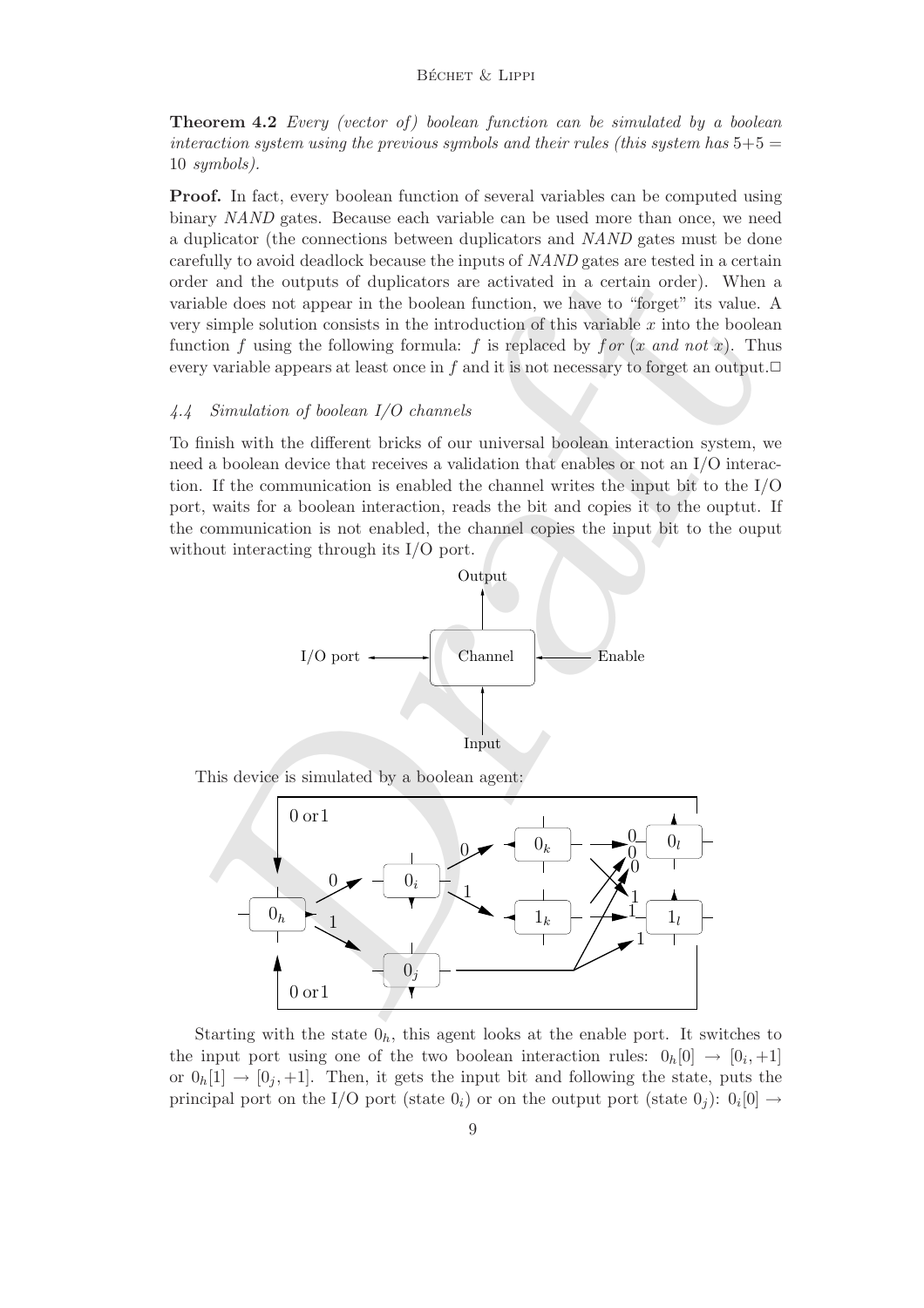### BÉCHET & LIPPI

 $[0_k, +1], 0_i[1] \to [1_k, +1], 0_j[0] \to [0_l, +2]$  or  $0_j[1] \to [1_l, +2]$ . If the communication is enabled (states  $0_k$  or  $1_k$ ), the channel gives its boolean state through the I/O port and reads the boolean state of the boolean agent that is connected to this port. The channel then switches to the output port using one of the four boolean interaction rules:  $0_k[0] \to [0_l, +1], 0_k[1] \to [1_l, +1], 1_k[0] \to [0_l, +1]$  or  $1_k[1] \to [1_l, +1]$ . Now, even if the communication is not enabled, the agent returns to the ouput port its boolean state which is either the read bit or a copy of the input bit. After that, it goes back to the enable port using one of the rules:  $0_l[0/1] \rightarrow [0_h, +1]$  or  $1_l[0/1] \to [0_h, +1].$ 

### 4.5 Simulation of a boolean interaction controller

A boolean interaction controller is a device that has a state, a number k of input/output boolean channels and a transitional function. The controller chooses one of its input/output channel, gives a boolean value to the output (in fact the same value is given to all the input/output channel), waits until it receives a boolean value from the input/output channel and, following its transitional function, changes the state. The controller repeats indefinitely these same steps.



The the transition function can be simulated by a boolean interaction system using NAND and duplicators agents. Channels are simulated by the channel boolean agent presented before. Controllers are only constituted of wires as the following picture shows:



Thus, every boolean interaction controller can be simulated by a boolean interaction system that has three kind of circuits: NAND, duplicators and channels.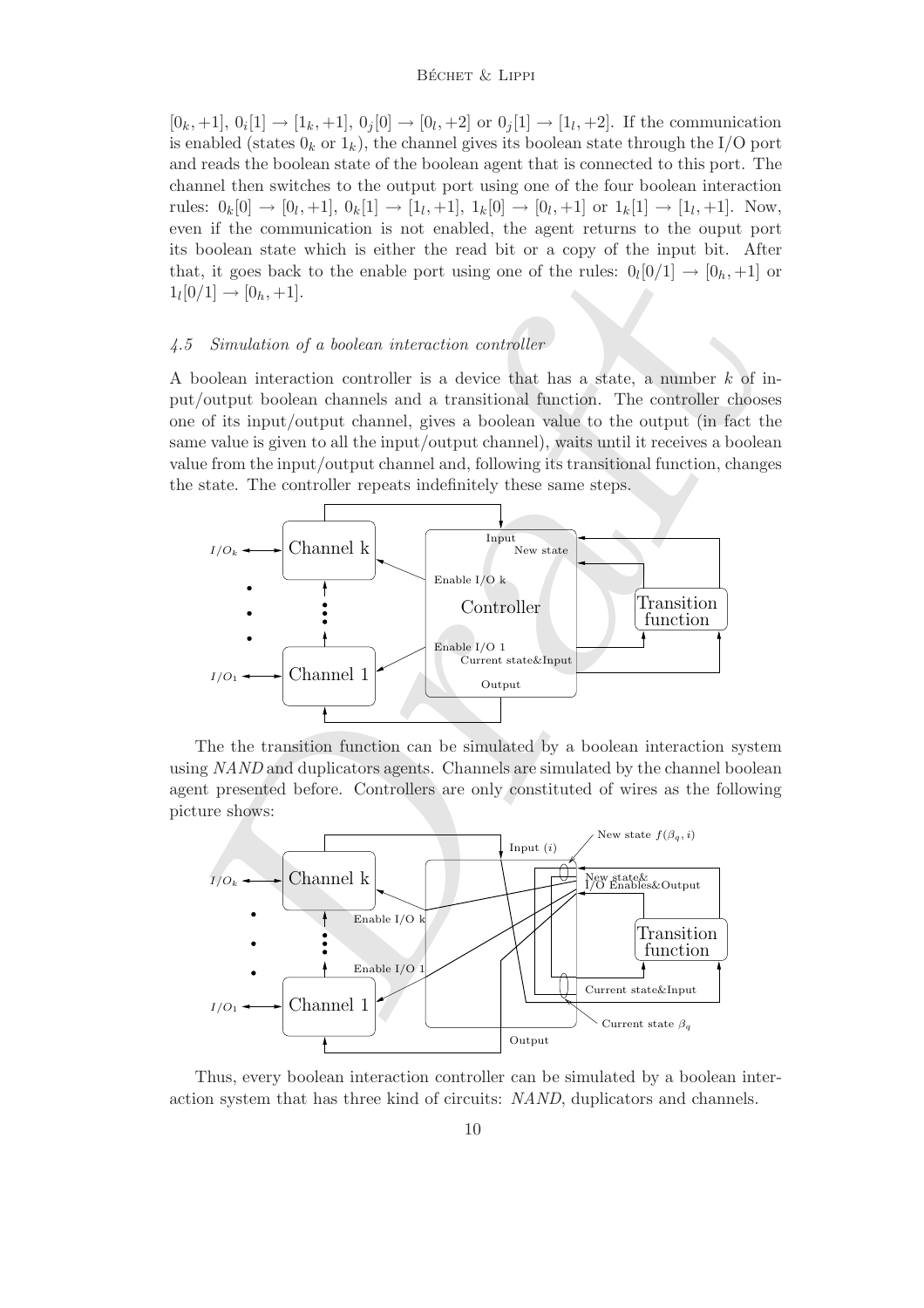#### 4.6 Simulation of a hard interaction system

It is relatively easy to see that every hard interaction system where the symbols are specific to a port (the principal port of an agent must be the same each time the same symbol appears on the agent) like the system that we have after the simulation by a system with agents or arity 2 can be simulated by a particular boolean interaction controller.

**Theorem 4.3** The hard interaction systems  $\mathcal{I}'$  obtained by Theorem 4.1 can be simulated by a boolean interaction controller (that depends of  $\mathcal{I}'$ ).

**Proof.** We need to code the symbols of  $\mathcal{I}'$  by binary numbers in a finite space. If the system has N symbols, we need  $K \geq \log_2(N)$  bits. The controller can be built in such a way to operate with  $K$  bits rather than 1 (in the same spirit as we have 32-bit processors rather than 1-bit processors). The channels must exchange  $K$  bits serially (like a serial communication channel controlled by microcode).

Corollary 4.4 The system with NAND gates, duplicators and I/O channels is universal (the system has  $5+5+7=17$  symbols).

# 5 Conclusion

**However 14.3** The hard in[t](#page-5-0)eraction systems  $T'$  obtained by Theorem 4.1 can banded by a boolean interaction controller (that depends of  $T'$ ), we have the cost (We head to code the system has N symbols, we need  $K \ge \log_2(N$ We have shown that there exist universal boolean interaction systems. Our universal system has 17 symbols and is very different from Lafont's universal system. This system is certainly not optimal in the sense that it is surely possible to find a universal boolean interaction system with less symbols (and less rules) but boolean interaction systems are a special case of hard interaction systems and a solution for universal hard interaction systems does not necessarily give a solution for boolean interaction systems.

# <span id="page-10-7"></span>References

- [1] Denis Bechet. Universal interaction systems with only two agents. In Proccedings of the Twelve International Conference on Rewriting Techniques and Applications, Utrecht, The Netherlands, May 2001, 2001.
- <span id="page-10-4"></span>[2] S. Gay. Combinators for interaction nets. In I. C. Mackie & R. Nagarajan C. L. Hankin, editor, Proceedings of the Second Imperial College Department of Computing Workshop on Theory and Formal Methods. Imperial College Press, 1995.
- <span id="page-10-5"></span><span id="page-10-1"></span>[3] J.-Y. Girard. Linear logic. Theoretical Computer Science, 50:1–102, 1987.
- [4] G. Gonthier, M. Abadi, and J.-J. Levy. The geometry of optimal lambda reduction. In Proceedings of the Nineteenth Annual Symposium on Principles of Programming Languages (POPL '90), pages 15–26, Albuquerque, New Mexico, January 1992. ACM Press.
- <span id="page-10-2"></span>[5] G. Gonthier, M. Abadi, and J.-J. Levy. Linear logic without boxes. In Seventh Annual Symposium on Logic in Computer Science, pages 223–234, Santa Cruz, California, June 1992. IEEE Computer Society Press.
- <span id="page-10-0"></span>[6] Y. Lafont. Interaction nets. In Seventeenth Annual Symposium on Principles of Programming Languages, pages 95–108, San Francisco, California, 1990. ACM Press.
- <span id="page-10-3"></span>[7] Y. Lafont. From proof nets to interaction nets. In J.-Y. Girard, Y. Lafont, and L. Regnier, editors, *Advances in Linear Logic*, pages 225–247. Cambridge University Press, 1995. Proceedings of the Workshop on Linear Lo
- <span id="page-10-6"></span>[8] Y. Lafont. Interaction combinators. Information and Computation, 137(1):69–101, 1997.